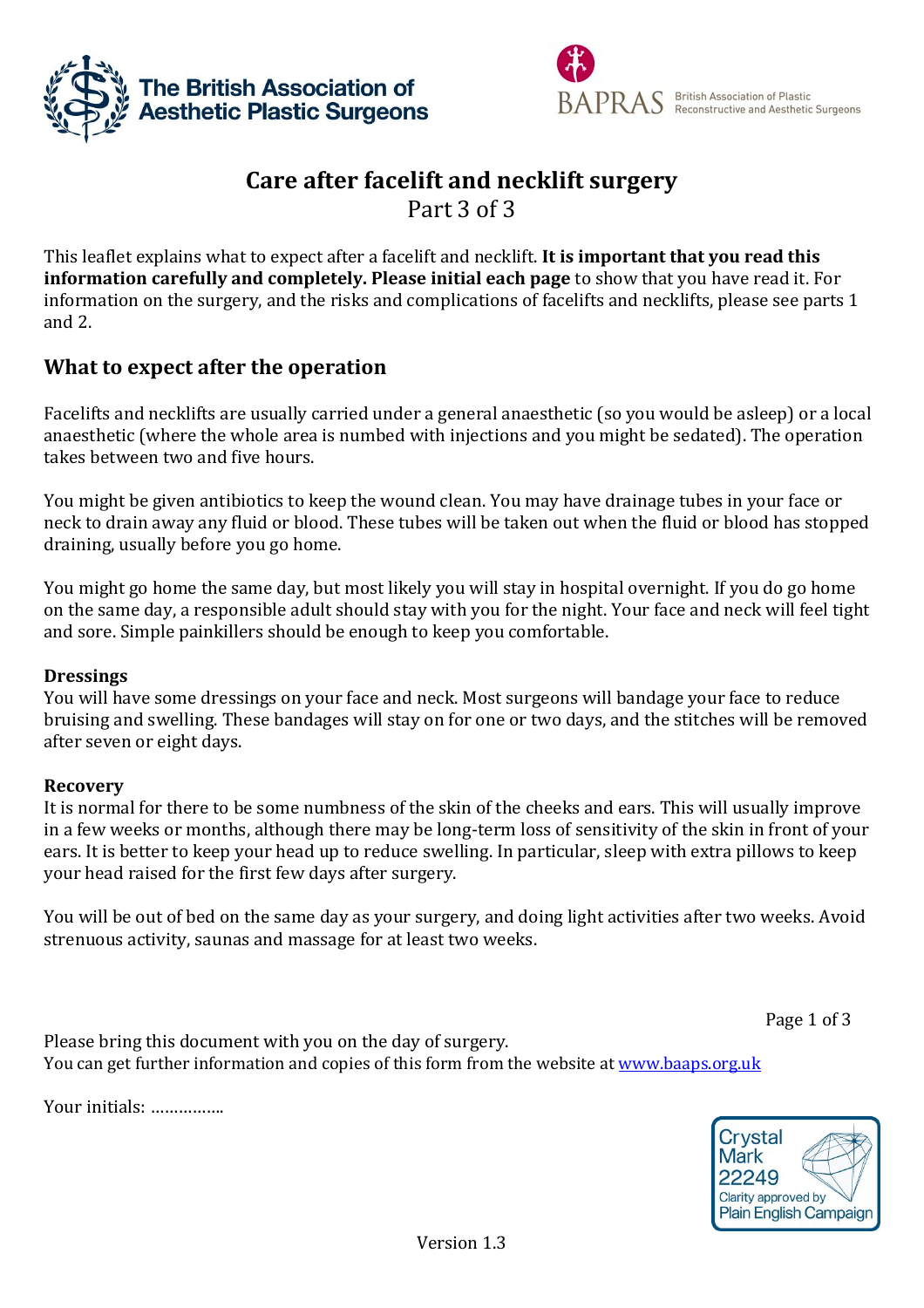



At first your face will look a little puffy and may feel rather strange and stiff. The scars can be very well hidden with your hair so that you can return to work and socialising within a couple of weeks.

Men find it more difficult than women to disguise the scars, and their beard will grow closer to their ears as a result of the skin being lifted.

Camouflage make-up can be helpful in covering bruising. The scars in the hairline do not usually show, but the hair will have been cut shorter immediately around the wound. There may be some slight reduction in hair growth in the temples, but this is not usually a problem unless the hair is very thin and several facelifts are carried out.

Do not lift heavy things for several weeks, and avoid bending down or having sex for at least two weeks. With all activities, start gently. Do not drive until you feel safe and are comfortable wearing a seatbelt. Check your insurance documents if you are not sure.

#### **Seeing the results**

At first your face and neck skin may seem too tight. This usually settles down within six weeks of the operation. Most patients are pleased with the final result, but some find their new shape difficult to get used to. This may happen to you. You cannot judge the final result of your facelift or necklift for about six to nine months.

Even if the operation is a success, you may need another operation in the future to have the skin tightened again.

#### **Your aftercare**

To protect your body, and get the best result, look after yourself.

Avoid vigorous activities after your operation.

Protect your wounds as you are told to.

Putting on weight or being pregnant will affect the results.

Maintain a healthy weight and level of exercise.

# **What to look out for**

Bleeding after surgery can cause swelling, a change in colour, and pain, usually just on one side. The signs of an infection are pain, redness, swelling and pus in the wound, and you may also have a temperature.

Page 2 of 3

Please bring this document with you on the day of surgery. You can get further information and copies of this form from the website at [www.baaps.org.uk](http://www.baaps.org.uk/)

Your initials: …………….